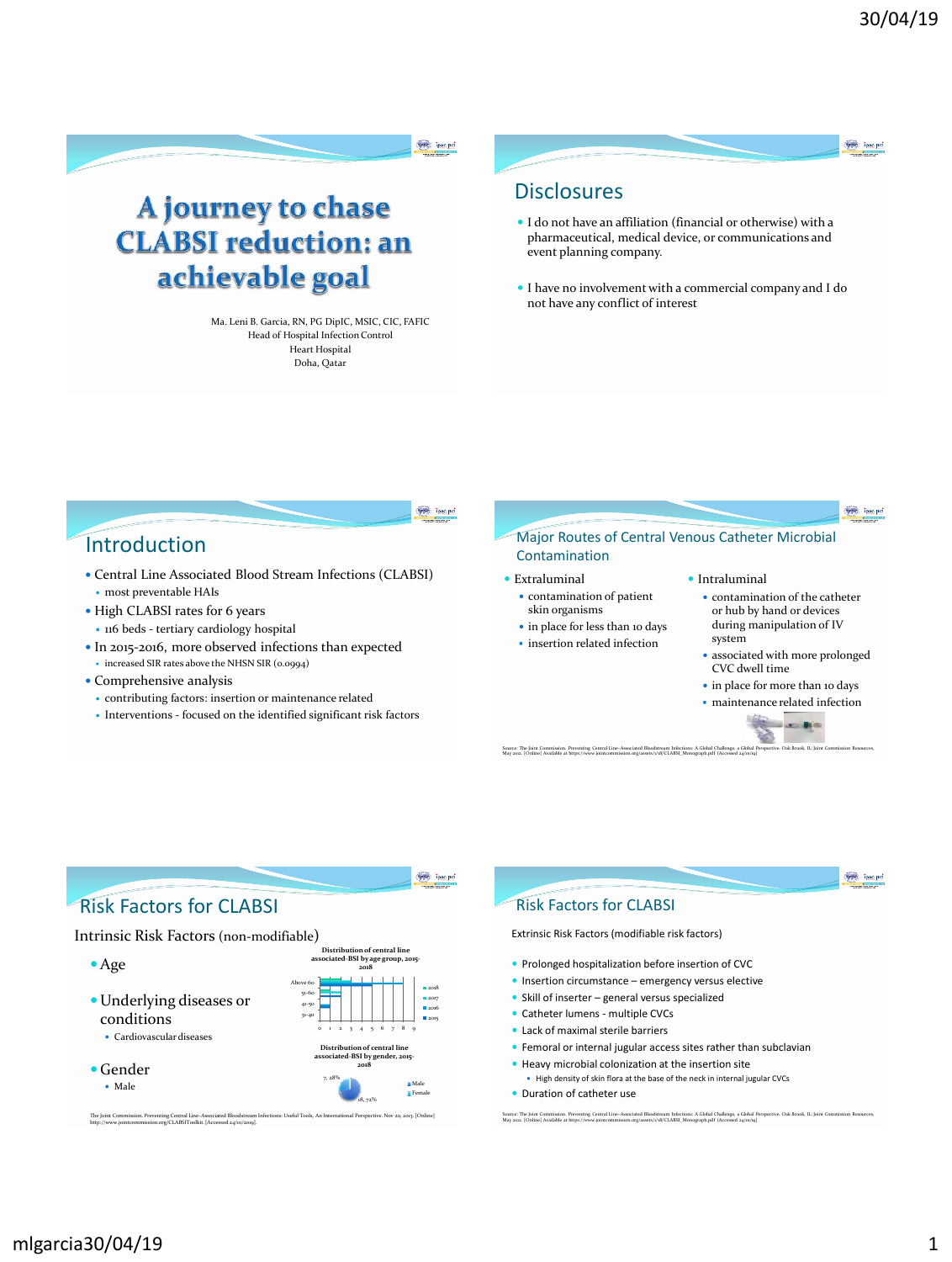**The hasps** 

**The hasps** 

#### **Red Traced**

#### Interventions

- Comprehensive gap analysis of risk factors
- Literature review for new evidence-based practices
- STOP CLABSI Project quality improvement initiative • Multidisciplinary team
- Proactive approach of CLABSI Task Force Team
- Education and training of doctors and nurses about hand hygiene, aseptic
- technique, central line insertion and maintenance bundle
- Enhance hand hygiene practices and CLABSI preventive measures
- $\bullet$  Real time notification of infections and feedback to concerned units
- Gap/SWOT analysis by CLABSI task force team

| <b>Characteristic</b>              | <b>Change in Practice</b>                                                                               |                                                                                           |  |  |
|------------------------------------|---------------------------------------------------------------------------------------------------------|-------------------------------------------------------------------------------------------|--|--|
|                                    | 2016                                                                                                    | 2017-2018                                                                                 |  |  |
| Insertion<br>Circumstances         | ED femoral lines is removed and<br>changed once patient is stable<br>Use of ultrasound guided insertion | Use of femoral line insertion is<br>discouraged.<br>Use of ultrasound guided<br>insertion |  |  |
| Skill of inserter                  | General<br>(fellow & resident)                                                                          | Specialized<br>(trained fellow/specialist)                                                |  |  |
| Insertion site                     | Jugular, PICC                                                                                           | Jugular, PICC,                                                                            |  |  |
| Lack of maximal<br>sterile barrier | <b>Full maximal barrier</b>                                                                             | <b>Full maximal barrier</b>                                                               |  |  |
| Catheter lumens                    | Multilumen                                                                                              | Multilumen, PICC<br>Permanent cath for dialysis more<br>2 weeks                           |  |  |

#### **Red Traced**

#### Interventions of Modifiable Risk Factors

| <b>Characteristic</b>                                    | <b>Change in Practice</b>                                              |                                                                                       |  |  |
|----------------------------------------------------------|------------------------------------------------------------------------|---------------------------------------------------------------------------------------|--|--|
|                                                          | 2016                                                                   | 2017-2018                                                                             |  |  |
| Needleless connectors                                    | Mechanical valve versus<br>split septum                                | Split septum                                                                          |  |  |
| Scrub the hub                                            | Alcohol, CHG 2% vs<br>alcoholic caps                                   | Alcoholic caps                                                                        |  |  |
| Daily skin cleansing or<br>hath                          | Chlorhexidine 2%<br>wipes                                              | Chlorhexidine 2%wipes                                                                 |  |  |
| Heavy microbial<br>colonization at the<br>insertion site | Ventilator placed on the<br>opposite side of the CVC<br>insertion site | Ventilator placed on the<br>opposite side of the CVC<br>insertion site                |  |  |
| Duration of use                                          | Daily reminder to doctors                                              | Daily notification to consultant<br>& fellow<br>Daily review of Physician<br>Champion |  |  |

#### **Results**

 After education and training of staff and implementation of CLABSI preventive measures:



|                                                  |       |             |       | sac nei |  |  |  |
|--------------------------------------------------|-------|-------------|-------|---------|--|--|--|
| <b>CLABSI Standardized Infection Ratio (SIR)</b> |       |             |       |         |  |  |  |
|                                                  | 2015  | 2016        | 2017  | 2018    |  |  |  |
| Observed CLABSI                                  | 8     | $\mathbf Q$ |       | 3       |  |  |  |
| <b>Expected CLABSI</b>                           | 2.49  | 3.15        | 3.35  | 3.44    |  |  |  |
| Annual Rate                                      | 2.8   | 2.5         | 1.22  | 0.72    |  |  |  |
| <b>HH SIR</b>                                    | 3.2   | 2.85        | 1.49  | 0.87    |  |  |  |
| NHSN Nat'l SIR (0.994)                           | 0.994 | 0.994       | 0.994 | 0.994   |  |  |  |

If the SIR > 1.0, then more HAIs were observed than predicted If the SIR < 1.0, then fewer HAIs were observed than predicted Is the SIR= 1.0, then the same number of HAIs were observed as predicted